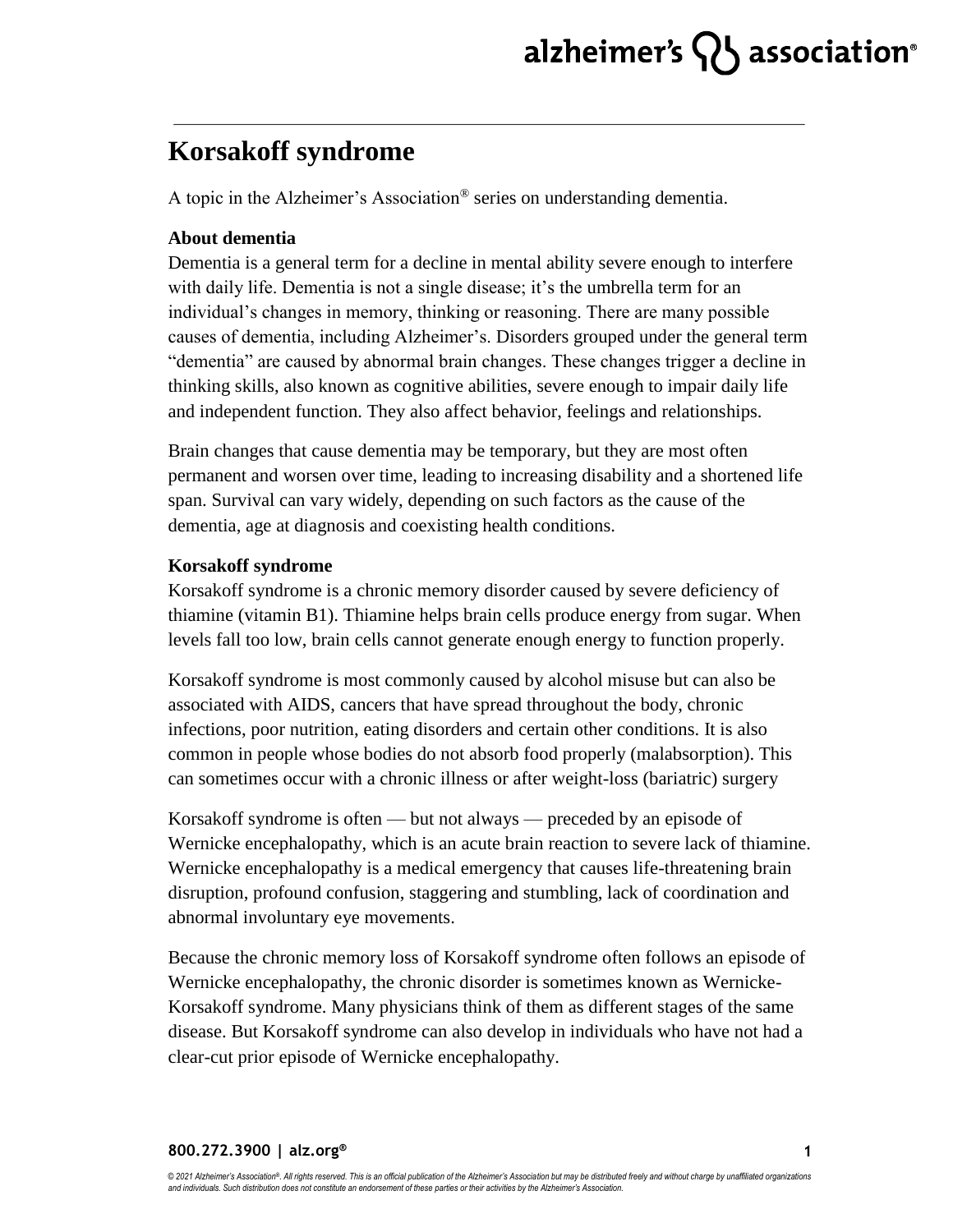Korsakoff syndrome and its associated thiamine deficiency is not the only mechanism through which heavy drinking may contribute to chronic thinking changes and cognitive decline. Alcohol misuse may also lead to brain damage through the direct toxic effects of alcohol on brain cells; the biological stress of repeated intoxication and withdrawal; alcohol-related cerebrovascular disease; and head injuries sustained when inebriated.

### **Prevalence**

Scientists don't know exactly how many people have Korsakoff syndrome alone, but it's estimated that Wernicke-Korsakoff syndrome occurs in 1% to 2% of the general population in the United States. It's widely considered less common than Alzheimer's disease, vascular dementia, frontotemporal dementia or dementia with Lewy bodies. Like more common types of dementia, it may be underdiagnosed. The disorder affects slightly more males than females, and is evenly distributed between ages 30 and 70.

## **Symptoms**

Korsakoff syndrome causes problems learning new information, inability to remember recent events and long-term memory gaps. Memory difficulties may be strikingly severe while other thinking and social skills are relatively unaffected. For example, individuals may seem able to carry on a coherent conversation but moments later are unable to recall that the conversation took place or with whom they spoke.

Those with Korsakoff syndrome may "confabulate," or make up, information they can't remember. They are not "lying" but may actually believe their invented explanations. Scientists don't yet understand the mechanism by which Korsakoff syndrome may cause confabulation. The person may also see or hear things that are not there (hallucinations).

## **Diagnosis**

Korsakoff syndrome is made based upon a detailed clinical evaluation, patient history and various tests, including routine laboratory screens and liver function tests that can rule out other disorders. Testing for B1 and thiamine levels also can help the diagnostic process. Experts recommend that a medical workup for memory loss or other cognitive changes always include questions about an individual's alcohol use. Brain imaging may identify brain changes that are indicative of Korsakoff. The syndrome may sometimes be hard to identify because it may be masked by symptoms of other conditions common among those who misuse alcohol, including intoxication or withdrawal, infection or head injury.

Anyone admitted to the hospital for an alcohol-related condition should be professionally screened for memory loss and cognitive change. The screening should

### **800.272.3900 | alz.org®**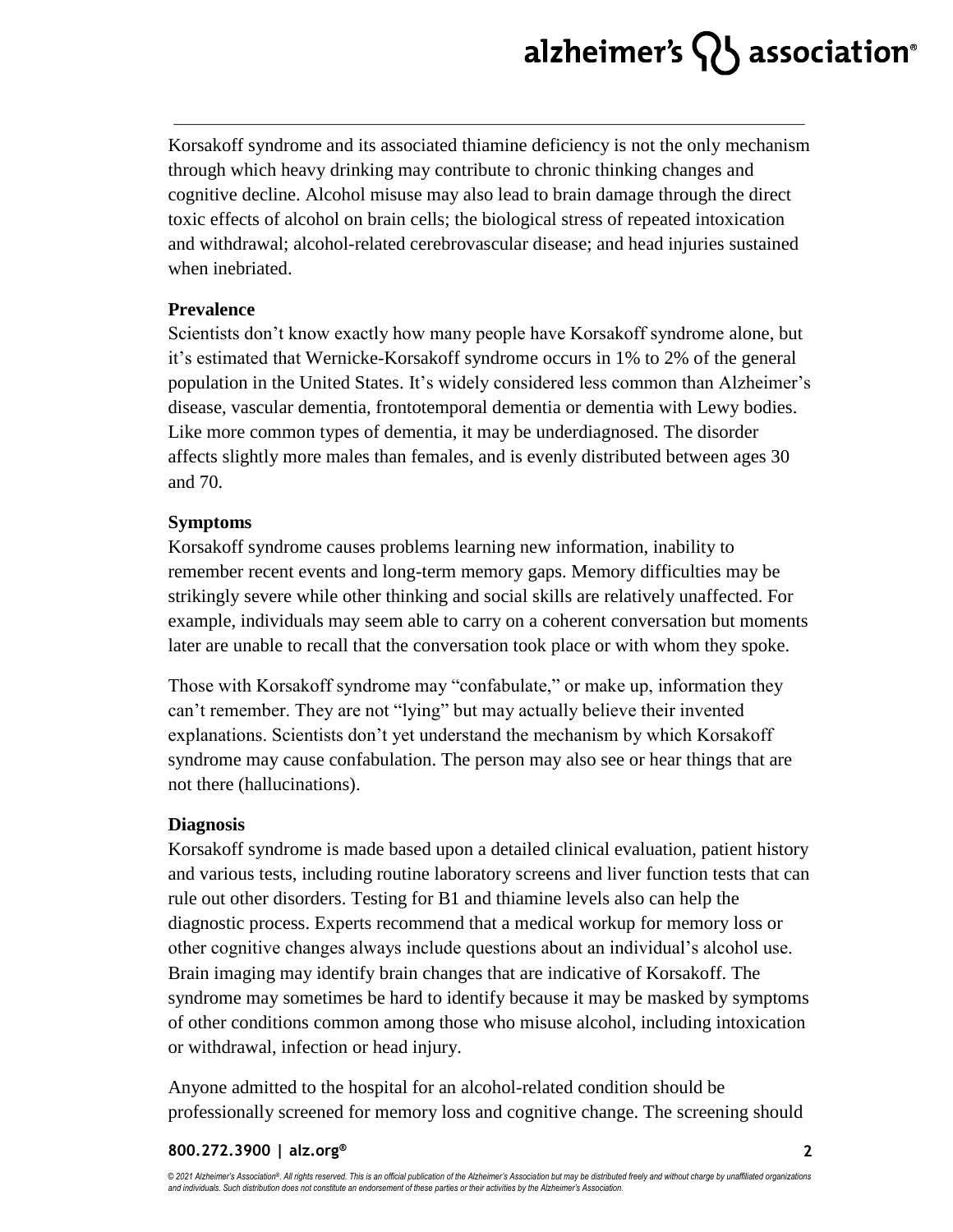include supplementary questions to assess recent memory. If screening suggests impairment, the person should receive a more detailed cognitive workup.

#### **Causes and risk factors**

Scientists don't yet know exactly how Korsakoff syndrome damages the brain. Researchers do know that chronic alcohol exposure is neurotoxic (poisonous) to the nervous system, causing brain damage. Plus, chronic alcohol use lowers vitamin B1. Research has shown that severe vitamin B1/thiamine deficiency disrupts several biochemicals that play key roles in carrying signals among brain cells and in storing and retrieving memories. These disruptions destroy brain cells and cause widespread microscopic bleeding and scar tissue.

Researchers have identified several genetic variations that may increase susceptibility to Korsakoff syndrome. Poor nutrition may also raise risk.

Most cases of Korsakoff syndrome result from alcohol misuse. Scientists don't yet know why heavy drinking causes severe thiamine deficiency in some alcoholics, while others may be affected primarily by alcohol's effects on the liver, stomach, heart, intestines or other body systems.

Korsakoff syndrome may sometimes be associated with disorders other than alcohol misuse, including anorexia, overly stringent dieting, fasting, starvation or weight-loss surgery; uncontrolled vomiting; AIDS; kidney dialysis; chronic infection; or cancer that has spread throughout the body.

#### **Outcomes**

Wernicke encephalopathy, a related disorder that sometimes precedes Korsakoff syndrome, is a medical emergency. Untreated, it causes death in up to 20% of cases and progresses to Korsakoff syndrome in 85% of survivors. Abnormal eye movements that occur in Wernicke encephalopathy may respond to injectable thiamine within a few days. Lack of coordination and clumsiness may begin to improve after about a week but may take several months to clear up completely. Confusion also takes several months to clear up. As confusion clears, the severe memory problems associated with Korsakoff syndrome may become more noticeable.

In those who develop Korsakoff syndrome with or without a preceding episode of Wernicke encephalopathy, there are few studies on long-term outcomes. Available data suggest that about 25% of those who develop Korsakoff syndrome eventually recover, about half improve but don't recover completely, and about 25% remain unchanged. Some research suggests that those who recover from an episode may have a normal life expectancy if they abstain from alcohol.